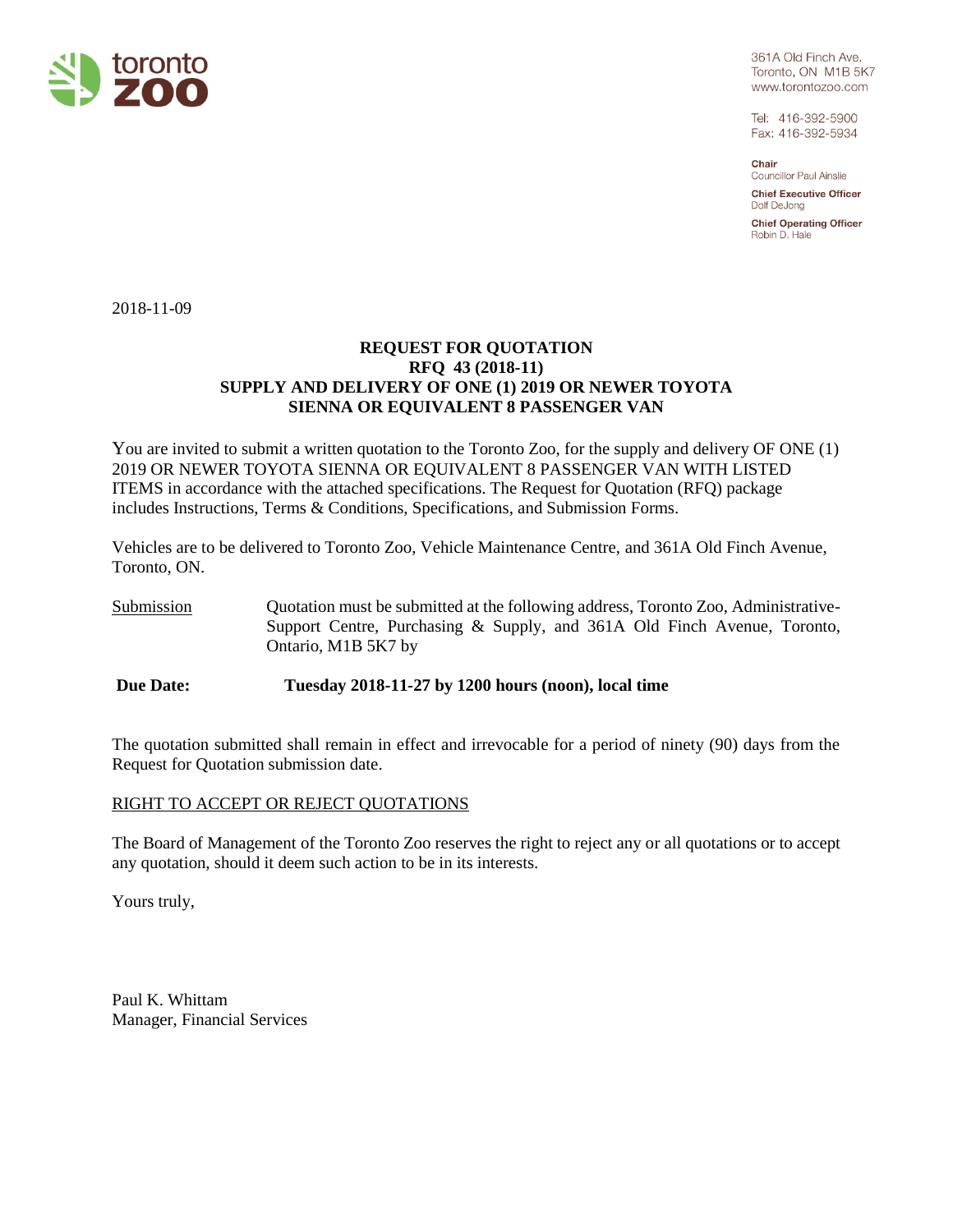SU toronto **43 (2018-11) - 2019 OR NEWER TOYOTA SIENNA OR EQUIVALENT 8 PASSENGER VAN** Page 2 of 18

## **TABLE OF CONTENTS**

| <b>SECTION</b>                               | <b>DESCRIPTION</b>       | PAGE NO. |
|----------------------------------------------|--------------------------|----------|
|                                              |                          |          |
| <b>RFQ LETTER</b>                            | <b>Invitation Letter</b> |          |
| <b>T.O.C.</b>                                | Table of Contents        | 2        |
| 1.0                                          | Instructions             |          |
| 2.0<br>Specifications & General Requirements |                          | 4        |
| 3.0<br>Terms and Conditions                  |                          | 11       |
| 4.0                                          | <b>Submission Form</b>   | 15       |
|                                              | Price schedule           | 16       |
|                                              | <b>Submission Label</b>  | 17       |
|                                              | Notice of No Bid         | 18       |

2018-11-09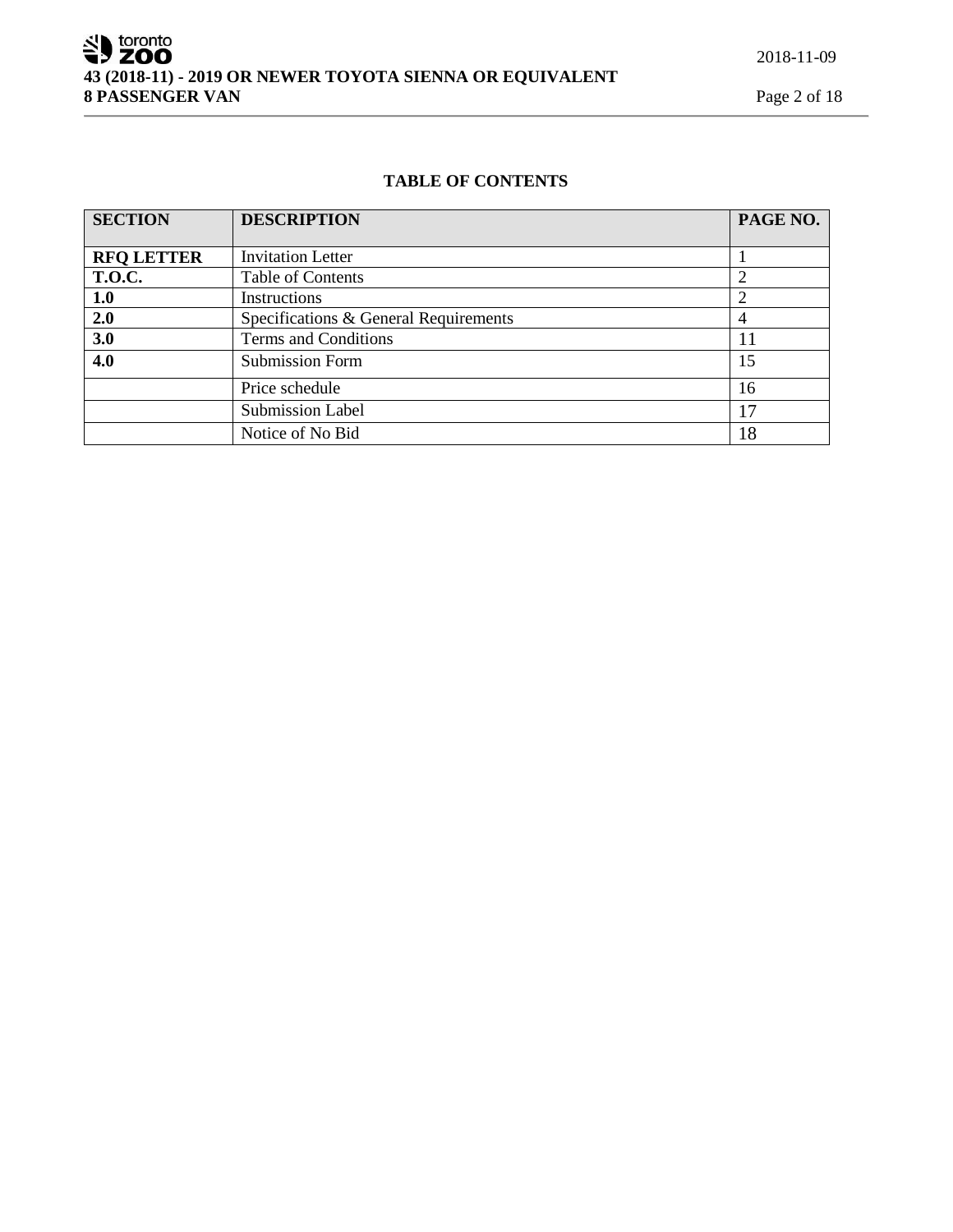zoo **43 (2018-11) - 2019 OR NEWER TOYOTA SIENNA OR EQUIVALENT 8 PASSENGER VAN** Page 3 of 18

# **1.0 INSTRUCTIONS**

toronto

- 1.1 Ensure that you have received all **18** pages of the RFQ package.
- 1.2 Complete ALL FORMS in section 2.0 and 4.0 and return by due date and time received on or before **Tuesday 2018-11-27 by 1200 hours (noon), local time** or your Quotation will not be considered. Include signed copies of any addenda with your proposal package.
- 1.3 Show itemized cost of GST/HST if applicable.
- 1.4 Unless otherwise indicated herein, the prices stated are payable in Canadian Funds, GST/HST excluded.
- 1.5 Use the attached submission label, when you submit your response in a sealed envelope or package and deliver to the Toronto Zoo.
- 1.6 Quotation prices shall remain in effect for a period of ninety (90) days from the Quotation due date.
- 1.7 Include product information and pictures, as necessary.
- 1.8 Quote discounts or quantity price breaks separately on FORMS.
- 1.9 If applicable, suggested alternative products are acceptable, however all such products must be quoted separately and should not replace the Toronto Zoo requested product, work or service.
- 1.10 It is the responsibility of the Bidder to understand all aspects of the RFQ and to obtain clarification if necessary before submitting their quotation.
- 1.11 If it becomes necessary to revise any part of this RFQ, the revisions will be by Addendum posted electronically in Adobe PDF format on the Toronto Zoo's website. Bidders and prospective bidders should check the site frequently for any updated information and addenda issued, before the closing date and time.
- 1.12 In reviewing the quotations and awarding of the quotation, the Toronto Zoo will consider the quotation prices and may consider but is not limited to the following:
	- Overall value of the quotation represents to the Toronto Zoo based on quality, service price and delivery schedule
	- Conformance to specifications
	- Field testing, if requested
	- Warranties offered
	- Total cost implications
	- Parts and service availability
	- Parts cost
	- Delivery time/schedule/ lead time for the supply and delivery after receipt of purchase order
	- Payment terms
	- Value added offerings
- 1.13 For any questions concerning the contract terms and conditions of this RFQ, please contact:

Peter Vasilopoulos Supervisor, Purchasing & Supply Tel: 416-392-5916 Fax: 416-392-6711 E-mail: pvasilopoulos@torontozoo.ca

For any technical queries concerning the specifications of this RFQ, please contact: Ray Navarra Supervisor, Transit & Fleet Tel: 416 392-5987 E-mail: rnavarra@torontozoo.ca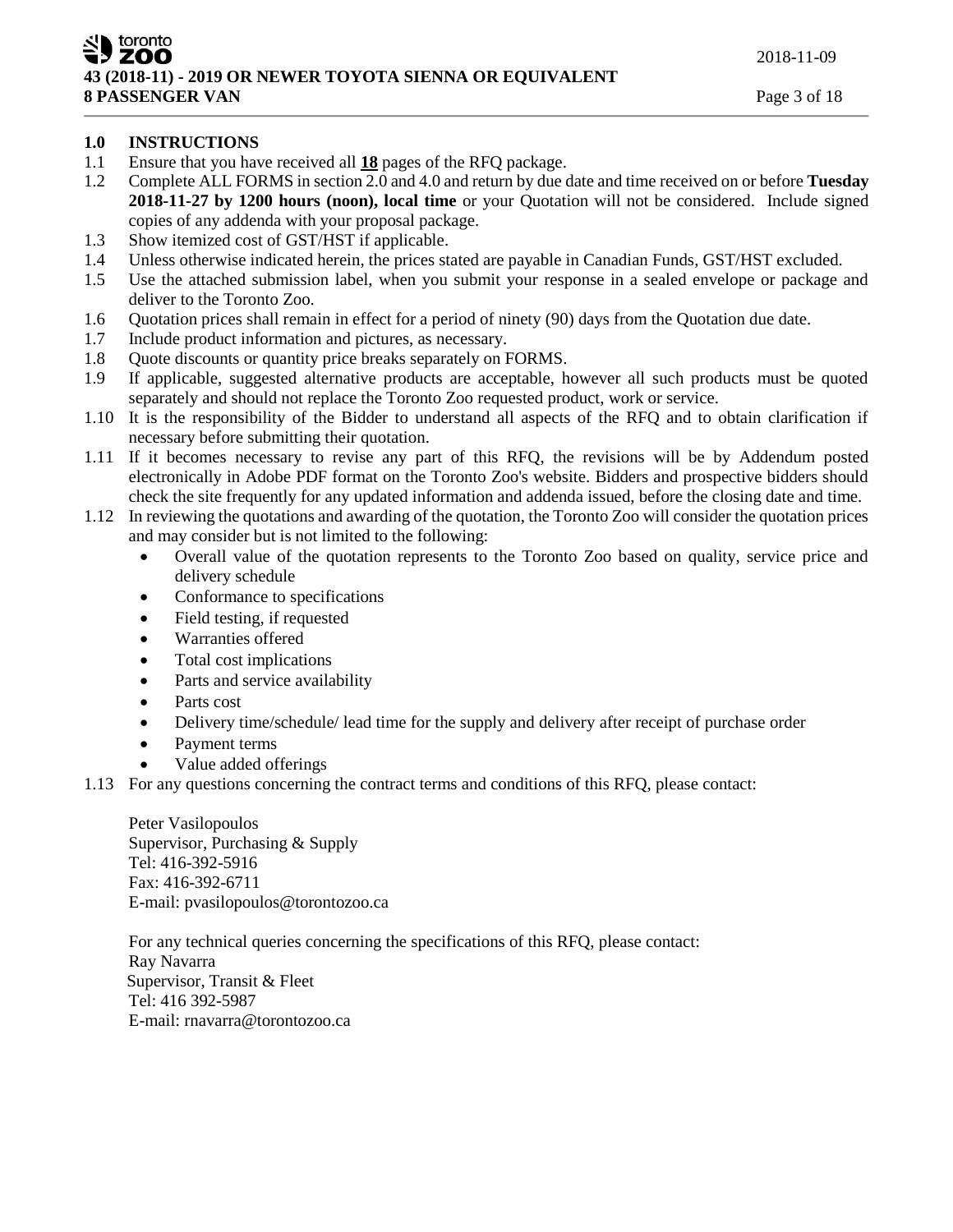### **2.0 SPECIFICATIONS & GENERAL REQUIREMENTS:**

This technical specification applies to:

## **2019 OR NEWER TOYOTA SIENNA OR EQUIVALENT 8 PASSENGER VAN WITH LISTED ITEMS** Suitable for use by: **Toronto Zoo – Transit & Fleet**

### **INSTRUCTIONS FOR COMPLETION OF THE SPECIFICATION: >>>PLEASE READ CAREFULLY<<<**

*The following specifications are prepared with the intent of providing a basis for securing competitive bids and ensuring completeness. Bidders are required to confirm the conformance of their product, commodity and service.*

*Please note that failure to write or include a response in the "Specify: \_\_\_\_\_\_\_\_" space shall result in the bid being declared non-compliant.*

*Accordingly, the requirement for Bidders to confirm their product specification is indicated by "Specify: \_\_\_\_\_\_\_\_\_\_", and a Bidder shall write a response as noted below:* 

#### *I. DATA RESPONSES:*

- *1. Where 'State' appears in the specification, and is followed with a "Specify: \_\_\_\_\_\_\_" space, the specification must have a data response written in the space (e.g. state weight of fabric offered in oz/yd<sup>2</sup> ,*
- *1. A Bid which has a requirement that the bidder is meeting or exceeding and is followed with a "Specify: \_\_\_\_\_\_\_\_\_\_" space in the specification must be: A) Marked as "YES" in the space: e.g. "Specify: \_\_YES\_\_\_\_"*
- *2. Where 'or approved equivalent' appears in the specification, and an equivalent product, commodity and service that is anticipated to meet or exceed the requested product, commodity and service is* 
	- *offered, the specification must be:*
		- *a) Marked as "Specify: \_\_\_YES\_\_\_" in the appropriate space, and*
		- *b) Must be accompanied by a statement describing the anticipated approved equivalent either in the "Specify: \_\_\_\_\_\_\_\_" space following the "YES" or on a separate attachment cross referenced after the "YES" statement.*

*It is the responsibility of the bidder to provide supporting documentation supporting "YES" responses, to state the details of the equivalent offered and demonstrate equivalence to the satisfaction of the Toronto Zoo.* 

- *III. "NO" RESPONSES:*
	- *1. A Bid not completely meeting a requirement which has a "Specify: \_\_\_\_\_\_\_\_\_\_" space to be completed in the specification must be:*
		- *a) Marked as "Specify: \_\_NO\_\_\_\_\_" in the appropriate space, and/or*
		- *b) Must be accompanied by a statement describing the deviation either in the "Specify: \_\_\_\_\_\_\_\_" space following the "NO" or on a separate attachment cross referenced after*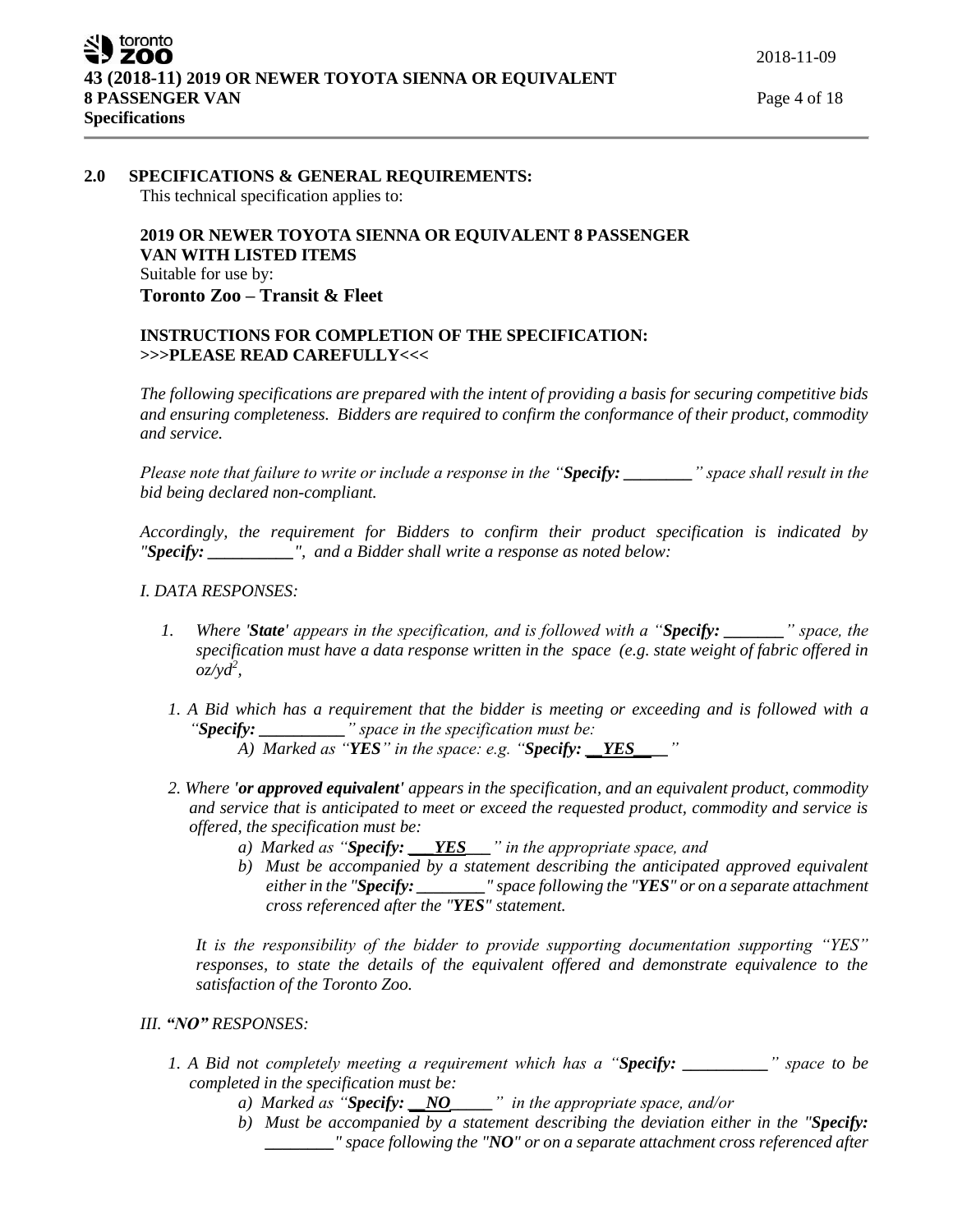toronto zoo **43 (2018-11) 2019 OR NEWER TOYOTA SIENNA OR EQUIVALENT 8 PASSENGER VAN** Page 5 of 18 **Specifications**

2018-11-09

*the "NO" statement.* 

*A "NO" in the "Specify: \_\_\_\_\_\_\_\_" space may result in the bid being declared noncompliant.* 

*Notwithstanding the details of this specification; products, commodities and services deemed by the Toronto Zoo similar in design and construction to this specification, may receive further consideration if, in the opinion of the user division, they are considered to be suitable for the intended application and generally conform to performance requirements.*

### 2.1 **DESCRIPTIVE LITERATURE:**

Bidders must submit, if requested, manufacturer's descriptive literature and technical specifications of the products, commodities or services offered, within five (5) working days of request at no cost to the Toronto Zoo.

### 2.2 **QUALITY CONTROL:**

It is the responsibility of the successful bidder to ensure that product quality is maintained to specification requirements. Products received may be randomly tested at the expense of the Toronto Zoo. However, should a product fail to meet the specified standards, the supplier will be responsible for all expenses incurred in the testing and return of the defective material. In cases of discrepancies the decision of the Toronto Zoo must govern.

### 2.3 **DEFECTS IN SHIPPED GOODS AND SERVICES:**

Products, commodities and services must be free from defects, imperfections and deficiencies that may affect operation, appearance and serviceability. In all particulars not covered by this specification and quotation document, production must be in accordance with good commercial practice. Materials not defined here must be of the best commercial quality and suitable for the purpose intended.

#### 2.4 **CANADIAN MOTOR VEHICLE SAFETY REGULATIONS:**

The unit offered should meet or surpass the mandatory requirements of the "Canadian Motor Safety Regulations" and the latest applicable S.A.E., I.E.M.C. and O.S.H.A. recommended practices and all other applicable standards and regulations, where the use of such unit by the Toronto Zoo may be covered by these regulations.

#### 2.5 **COMPETITIVE DOLLARS DISCOUNTS**

The Ontario Ministry of Government Services has contracted with vehicle manufacturers, "Competitive Dollars Discounts" for vehicles purchased by the Broader Public Sector (BPS). The Toronto Zoo, a Board of the City of Toronto, as part of the BPS, is eligible to receive the "Competitive Dollars Discounts" for vehicles purchased. Please include all applicable discounts in the prices quoted in the Price Schedule included herein.

### 2.6 **SCOPE:**

Bidder shall supply and deliver manufacturer's standard for one (1) **2019 OR NEWER TOYOTA SIENNA OR EQUIVALENT 8 PASSENGER VAN**

| <b>Specifications</b> | <b>Specify</b><br>Yes/No | If No, provide<br>explanation |
|-----------------------|--------------------------|-------------------------------|
| <b>Interior</b>       |                          |                               |
| Cloth sets            |                          |                               |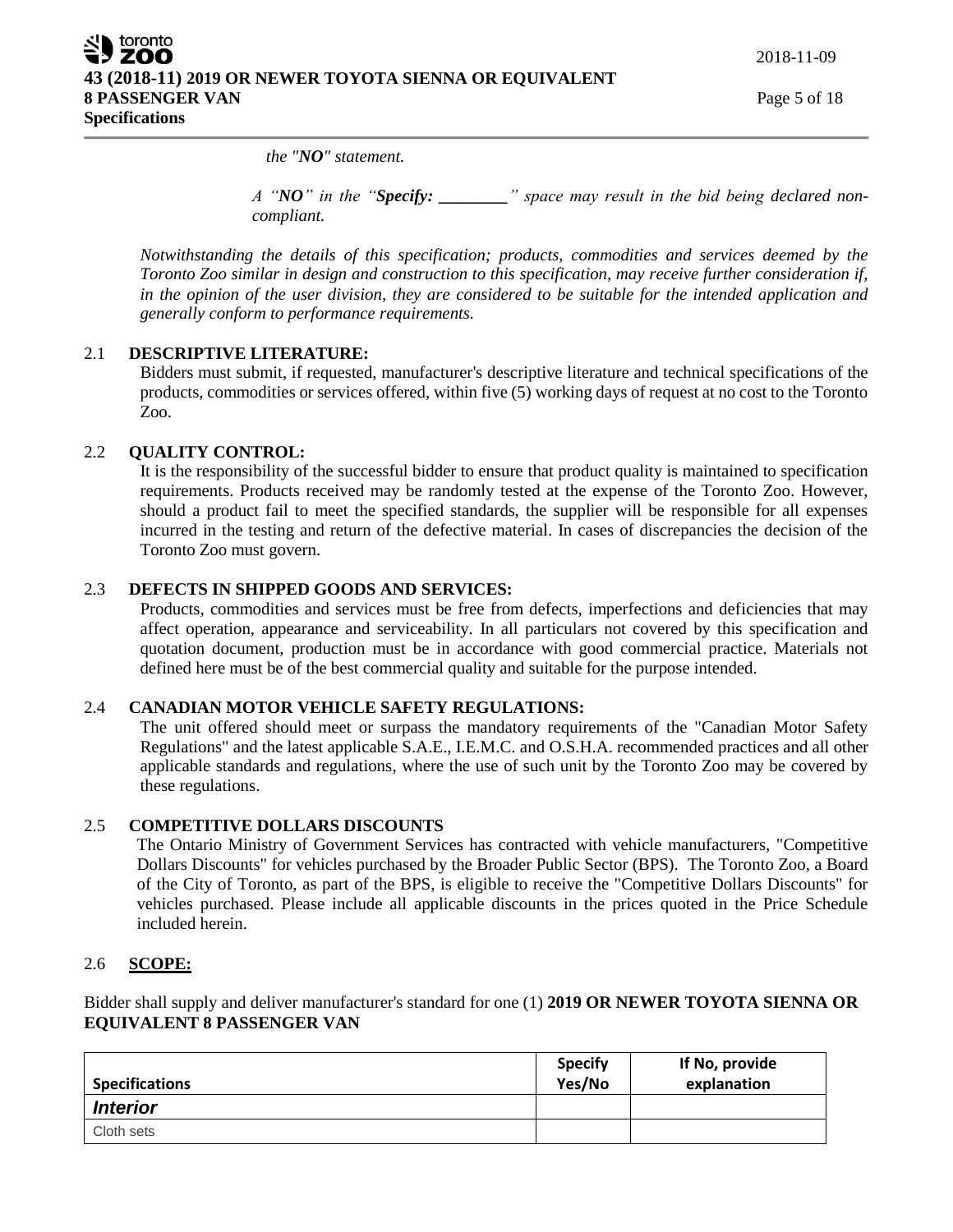# SU toronto **43 (2018-11) 2019 OR NEWER TOYOTA SIENNA OR EQUIVALENT 8 PASSENGER VAN** Page 6 of 18 **Specifications**

| Floor covering carpet full length                         |  |
|-----------------------------------------------------------|--|
| Sun visors                                                |  |
| Rear view mirror with compass                             |  |
|                                                           |  |
| Cruise control                                            |  |
| All Season Floor Matts                                    |  |
| <b>Climate Control</b>                                    |  |
| Air Conditioning                                          |  |
| Dust, Pollen, Deodorizing Air Filter                      |  |
| <b>Rear Seat Heater Ducts</b>                             |  |
| <b>Audio</b>                                              |  |
| AM/FM with Navigation                                     |  |
| <b>Bluetooth Capability</b>                               |  |
| 4-inch Display Screen                                     |  |
| <b>Seats</b>                                              |  |
| <b>Bucket Seats - Front</b>                               |  |
| <b>Heated Front Seats if available</b>                    |  |
| Passenger Seat Recline                                    |  |
| Passenger Seat Fore/Aft                                   |  |
| Stow and go rear seats if available                       |  |
| Driver Seat Power Adjustable Lumbar Support if available  |  |
| Driver Seat Power Adjustable Recline/Incline if available |  |
| Driver Seat Power Adjustable Fore/Aft if available        |  |
| <b>Windows</b>                                            |  |
| Electric Rear Window Defroster with Timer                 |  |
| <b>Rear Door Glass</b>                                    |  |
| Power Windows with Driver Side Auto Up / Down             |  |
| <b>Instrumentation</b>                                    |  |
| Shift Position Indicator (A/T)                            |  |
| Fuel Economy Meter                                        |  |
| Tachometer                                                |  |
| Dual Trip Odometer                                        |  |
| Outside Temperature Gauge                                 |  |
| Dynamic Backup Camera                                     |  |
| <b>Mirrors</b>                                            |  |
| <b>Dual Vanity Mirrors</b>                                |  |
| Auto-Dimming Rear View Mirror if available                |  |
| <b>Trim</b>                                               |  |
| Chrome Inner Door Handles                                 |  |
| <b>Scuff Plates</b>                                       |  |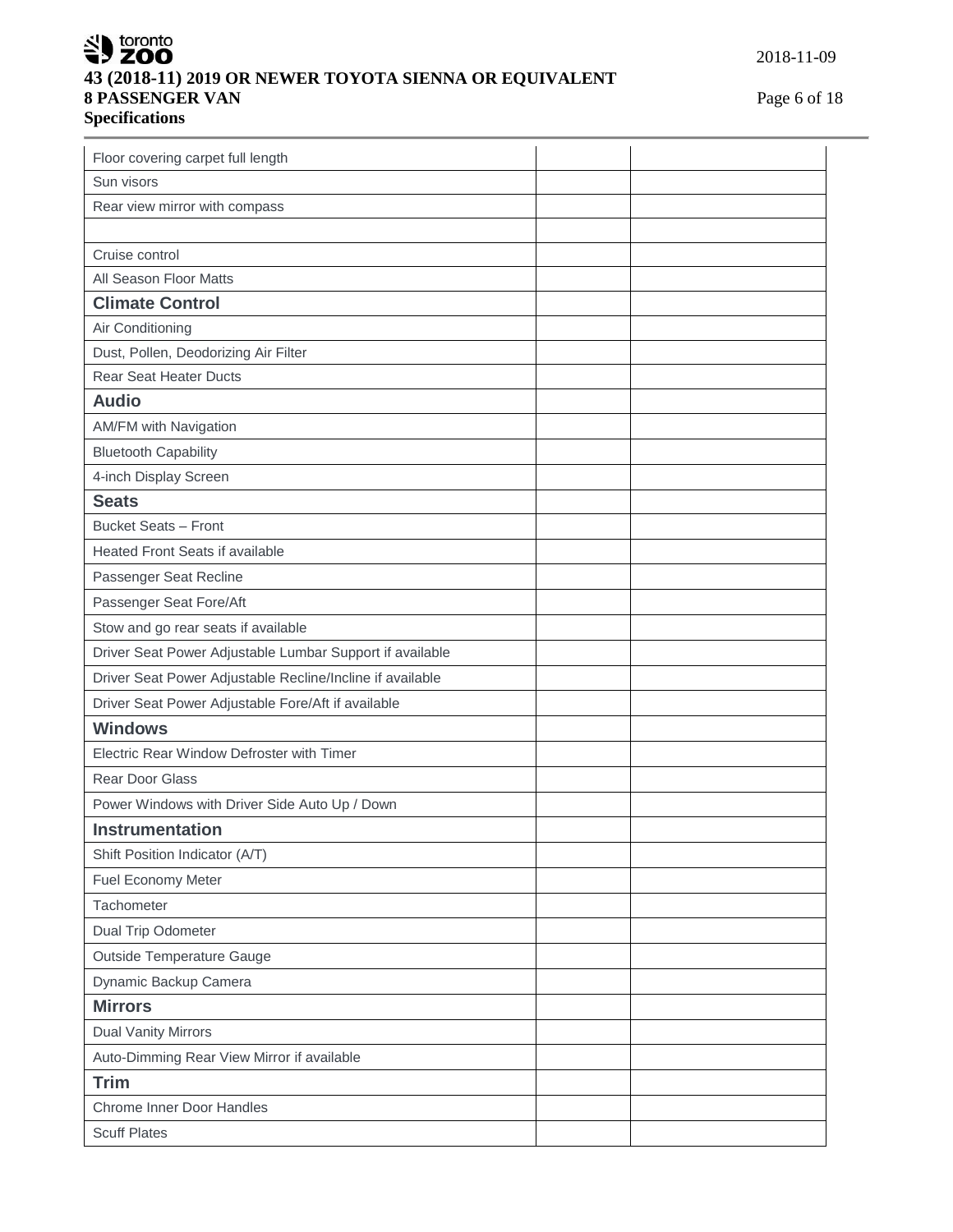# SU toronto **43 (2018-11) 2019 OR NEWER TOYOTA SIENNA OR EQUIVALENT 8 PASSENGER VAN** Page 7 of 18 **Specifications**

| Colour coded fabric head liner                                                            |  |
|-------------------------------------------------------------------------------------------|--|
| <b>Locks</b>                                                                              |  |
| Power Door Locks                                                                          |  |
| <b>Lights</b>                                                                             |  |
| Cargo Lamp                                                                                |  |
| Map Lamps                                                                                 |  |
| <b>Illuminated Entry</b>                                                                  |  |
| <b>Storage</b>                                                                            |  |
| <b>Front Seat Back Pockets</b>                                                            |  |
| Driver and Passenger Door Pockets                                                         |  |
| <b>Convenience</b>                                                                        |  |
| <b>Front Sun Visors with Extenders</b>                                                    |  |
| 12Volt Accessory Power Outlet                                                             |  |
| <b>Digital Clock</b>                                                                      |  |
| <b>Keyless Entry</b>                                                                      |  |
| Front & Rear Cup Holders                                                                  |  |
| Trim                                                                                      |  |
| Coat Hooks (Rear: 2)                                                                      |  |
| Trunk/cargo                                                                               |  |
| Cargo Area Tie-Down Rings                                                                 |  |
|                                                                                           |  |
| <b>Safety</b>                                                                             |  |
| Front Passenger Seat Cushion Airbag                                                       |  |
| Dual Stage Driver & Passenger Airbag Supplemental Restraint<br>System (SRS) Or Equivalent |  |
| Front Passenger Occupancy Classification Indicator                                        |  |
| Front Seat Mounted Side Airbags                                                           |  |
| Driver Knee Airbag                                                                        |  |
| <b>Front Seatbelt Pre-Tensioners and Force Limiters</b>                                   |  |
| All-Position 3-Point Lap & Shoulder Belts                                                 |  |
| Front Seatbelt Anchor Height Adjusters                                                    |  |
| Anchor Points for Child Restraint Seats                                                   |  |
| Blind Spot Monitor System or equivalent                                                   |  |
| Rear Cross Traffic Alert or equivalent                                                    |  |
| Location sonars                                                                           |  |
| Pre-Collision System with Pedestrian Detection                                            |  |
| Auto High Beam If available                                                               |  |
| Lane Departure Alert with Steering Assist                                                 |  |
| Rear Back up camera                                                                       |  |
| <b>Security</b>                                                                           |  |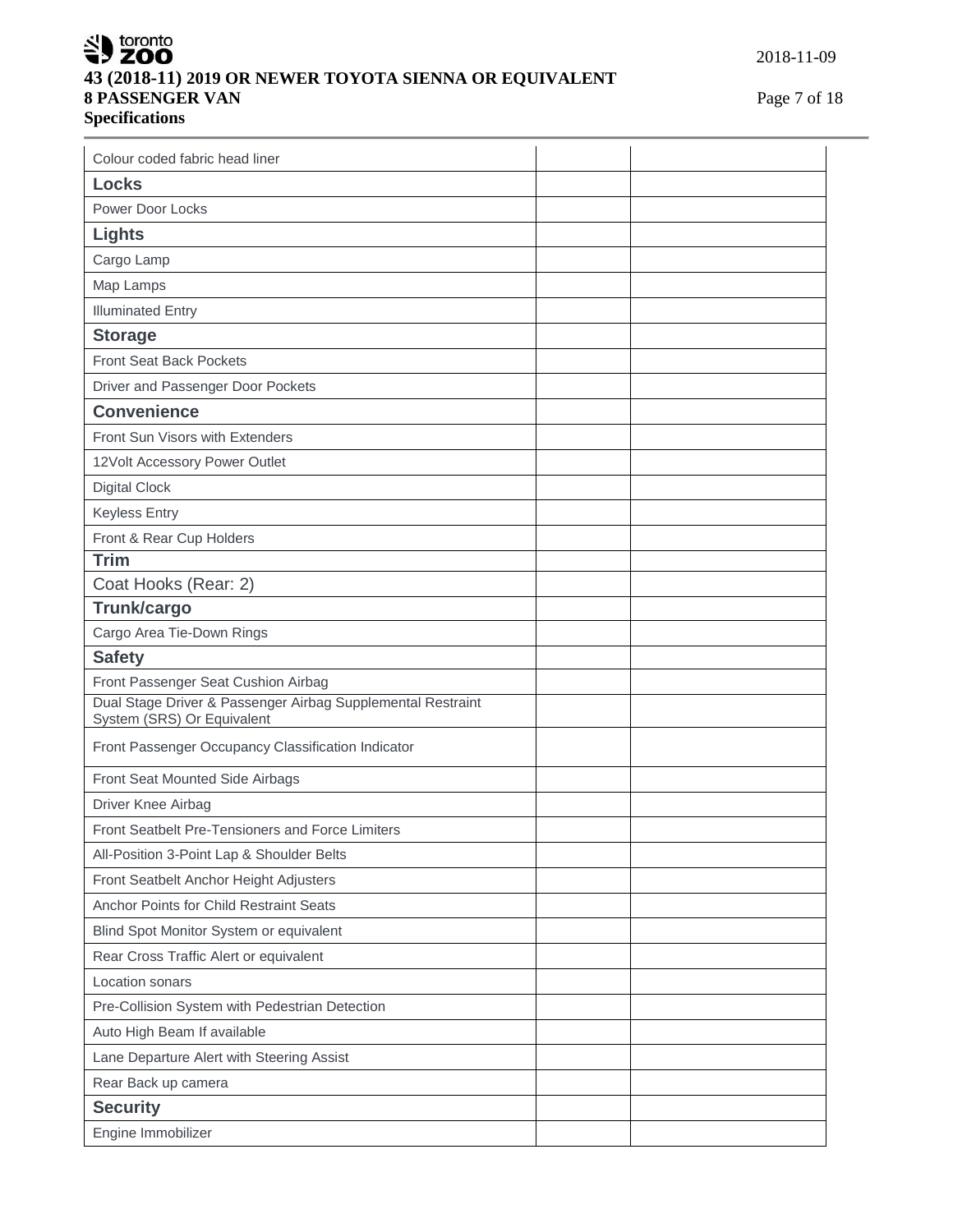# SU toronto **43 (2018-11) 2019 OR NEWER TOYOTA SIENNA OR EQUIVALENT 8 PASSENGER VAN** Page 8 of 18 **Specifications**

2018-11-09

| Anti-theft System                            |                |   |
|----------------------------------------------|----------------|---|
| <b>Tire Pressure Monitoring TPMS</b>         |                |   |
| Power Windows and Power Door Locks           |                |   |
| <b>Warning</b>                               |                |   |
| Oil Pressure Warning                         | $\blacksquare$ | ÷ |
| Low Fuel                                     |                |   |
| Low Washer Fluid                             |                |   |
| Door Ajar                                    |                |   |
| Front Driver and Passenger Seat Belt Warning |                |   |
|                                              |                |   |
| <b>Exterior</b>                              |                |   |
| <b>Body style</b>                            |                |   |
| 8 Passenger                                  |                |   |
| Power dual sliding rear doors                |                |   |
| Rear bumper protector                        |                |   |
| <b>Exterior</b>                              |                |   |
| Colour-Keyed Upper Rear Bumper               |                |   |
| Front Splash Guards                          |                |   |
| Rear Splash Guards                           |                |   |
| Colour-Keyed Door Handles                    |                |   |
| <b>Mirrors</b>                               |                |   |
| Colour keyed mirrors                         |                |   |
| Power-Adjustable Heated Mirrors              |                |   |
| Integrated Signal Lamps if available         |                |   |
| <b>Wipers</b>                                |                |   |
| Variable Intermittent Wipers front and rear  |                |   |
| Windshield Wiper De-Icer, if available       |                |   |
| <b>Lights</b>                                |                |   |
| Automatic Headlamp System                    |                |   |
| Fog Lamps if available                       |                |   |
| Projector style Halogen Headlamps            |                |   |
| LED Daytime Running Lights if available      |                |   |
| LED Rear Tail Lamps if available             |                |   |
| <b>Mechanical</b>                            |                |   |
| <b>Transmission</b>                          |                |   |
| 8-Speed                                      |                |   |
| Automatic                                    |                |   |
| <b>Select Shift</b>                          |                |   |
| <b>Transmission Cooler</b>                   |                |   |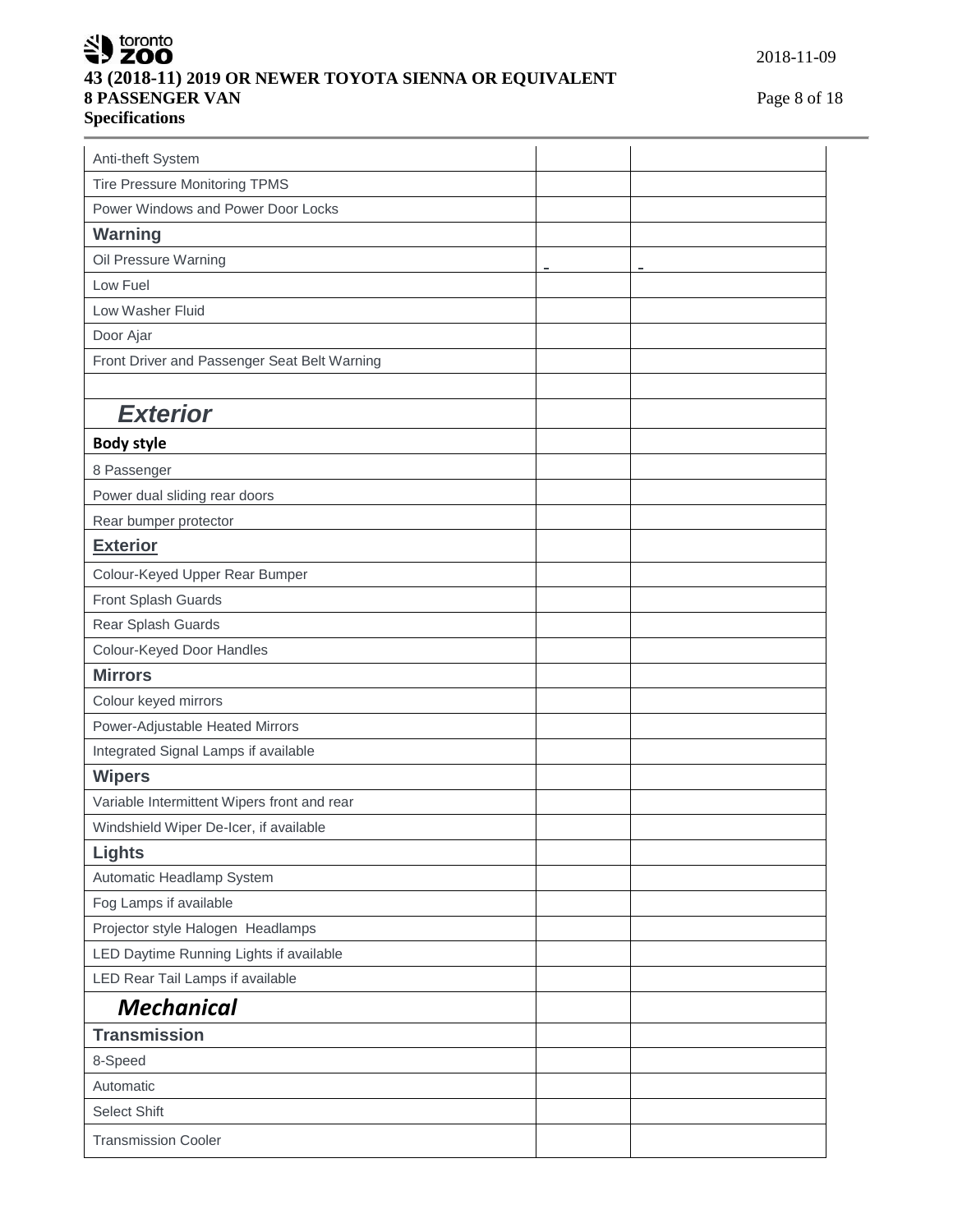## $\leq$  toronto i7 ZOO **43 (2018-11) 2019 OR NEWER TOYOTA SIENNA OR EQUIVALENT 8 PASSENGER VAN** Page 9 of 18 **Specifications**

| 3.5 Litre V-6 or equivalent<br>Sequential Multiport Electronic Fuel Injection<br>Tier 2 Bin 5 Emissions Rating<br>Heavy Duty Battery, Starter, Alternator and Heater<br><b>Mechanical Features</b><br>Vehicle Stability Control (VSC)<br><b>Suspension</b><br>Macpherson Strut front Suspension with gas shocks<br>Stabilizer Bar - Front<br>Rear, Torsion bar with gas shocks and coil springs<br>Stabilizer Bar - Rear<br><b>Steering</b><br><b>Electric Power Rack And Pinion</b><br>Steering Wheel, Tilt And Telescopic<br><b>Tires</b><br>All Season Tires<br>Temporary spare<br>P235/60R17<br>17" Aluminum alloy rims<br><b>Brakes</b><br><b>Power Assisted</b><br><b>Front Ventilated Disc Brakes</b><br>Solid Rear Disc Brakes<br>Antilock Braking System (ABS)<br>Brake Assist (BA) | <b>Engine</b> |  |
|----------------------------------------------------------------------------------------------------------------------------------------------------------------------------------------------------------------------------------------------------------------------------------------------------------------------------------------------------------------------------------------------------------------------------------------------------------------------------------------------------------------------------------------------------------------------------------------------------------------------------------------------------------------------------------------------------------------------------------------------------------------------------------------------|---------------|--|
|                                                                                                                                                                                                                                                                                                                                                                                                                                                                                                                                                                                                                                                                                                                                                                                              |               |  |
|                                                                                                                                                                                                                                                                                                                                                                                                                                                                                                                                                                                                                                                                                                                                                                                              |               |  |
|                                                                                                                                                                                                                                                                                                                                                                                                                                                                                                                                                                                                                                                                                                                                                                                              |               |  |
|                                                                                                                                                                                                                                                                                                                                                                                                                                                                                                                                                                                                                                                                                                                                                                                              |               |  |
|                                                                                                                                                                                                                                                                                                                                                                                                                                                                                                                                                                                                                                                                                                                                                                                              |               |  |
|                                                                                                                                                                                                                                                                                                                                                                                                                                                                                                                                                                                                                                                                                                                                                                                              |               |  |
|                                                                                                                                                                                                                                                                                                                                                                                                                                                                                                                                                                                                                                                                                                                                                                                              |               |  |
|                                                                                                                                                                                                                                                                                                                                                                                                                                                                                                                                                                                                                                                                                                                                                                                              |               |  |
|                                                                                                                                                                                                                                                                                                                                                                                                                                                                                                                                                                                                                                                                                                                                                                                              |               |  |
|                                                                                                                                                                                                                                                                                                                                                                                                                                                                                                                                                                                                                                                                                                                                                                                              |               |  |
|                                                                                                                                                                                                                                                                                                                                                                                                                                                                                                                                                                                                                                                                                                                                                                                              |               |  |
|                                                                                                                                                                                                                                                                                                                                                                                                                                                                                                                                                                                                                                                                                                                                                                                              |               |  |
|                                                                                                                                                                                                                                                                                                                                                                                                                                                                                                                                                                                                                                                                                                                                                                                              |               |  |
|                                                                                                                                                                                                                                                                                                                                                                                                                                                                                                                                                                                                                                                                                                                                                                                              |               |  |
|                                                                                                                                                                                                                                                                                                                                                                                                                                                                                                                                                                                                                                                                                                                                                                                              |               |  |
|                                                                                                                                                                                                                                                                                                                                                                                                                                                                                                                                                                                                                                                                                                                                                                                              |               |  |
|                                                                                                                                                                                                                                                                                                                                                                                                                                                                                                                                                                                                                                                                                                                                                                                              |               |  |
|                                                                                                                                                                                                                                                                                                                                                                                                                                                                                                                                                                                                                                                                                                                                                                                              |               |  |
|                                                                                                                                                                                                                                                                                                                                                                                                                                                                                                                                                                                                                                                                                                                                                                                              |               |  |
|                                                                                                                                                                                                                                                                                                                                                                                                                                                                                                                                                                                                                                                                                                                                                                                              |               |  |
|                                                                                                                                                                                                                                                                                                                                                                                                                                                                                                                                                                                                                                                                                                                                                                                              |               |  |
|                                                                                                                                                                                                                                                                                                                                                                                                                                                                                                                                                                                                                                                                                                                                                                                              |               |  |
|                                                                                                                                                                                                                                                                                                                                                                                                                                                                                                                                                                                                                                                                                                                                                                                              |               |  |
|                                                                                                                                                                                                                                                                                                                                                                                                                                                                                                                                                                                                                                                                                                                                                                                              |               |  |
|                                                                                                                                                                                                                                                                                                                                                                                                                                                                                                                                                                                                                                                                                                                                                                                              |               |  |
|                                                                                                                                                                                                                                                                                                                                                                                                                                                                                                                                                                                                                                                                                                                                                                                              |               |  |

# 2.7 **YEAR, MAKE AND MODEL OFFERED:**

All vehicles must be of the same Year, Model and Production Run to avoid cross model years or unacceptable differences in the supplied units.

## 2.8 **COLOUR:**

| 4 X 7 1<br>V١ |  |
|---------------|--|
|---------------|--|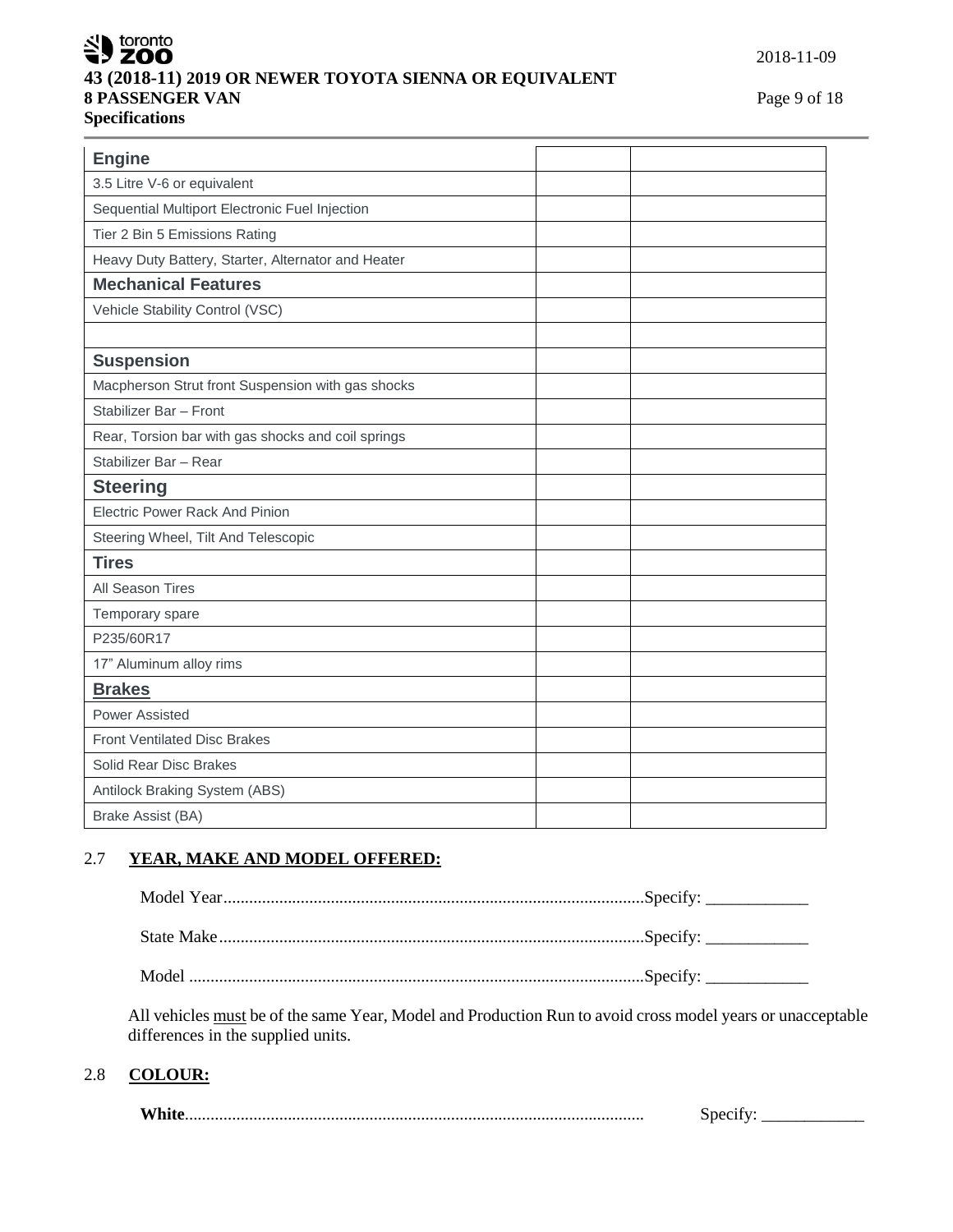|      | SU toronto<br>43 (2018-11) 2019 OR NEWER TOYOTA SIENNA OR EQUIVALENT<br><b>8 PASSENGER VAN</b><br><b>Specifications</b>                                                                                           | 2018-11-09<br>Page 10 of 18 |
|------|-------------------------------------------------------------------------------------------------------------------------------------------------------------------------------------------------------------------|-----------------------------|
| 2.9  | <b>STANDARD EQUIPMENT:</b><br>Vehicles must be delivered with all Manufacturers Standard Equipment in regard to<br>comfort, utility, safety and convenience,                                                      | SPECIFY:                    |
|      | 2.10 GVWR PLATE:<br>State plate indicating final GVWR must be affixed to the door post                                                                                                                            | SPECIFY:                    |
| 2.11 | <b>MANUALS:</b><br>Two (2) Operator's Manual and detailed service manual including wiring<br>diagrams must be supplied                                                                                            |                             |
|      | 2.12 WARRANTY:<br>Bidders must attach warranty details with bid submission                                                                                                                                        | SPECIFY:<br>SPECIFY:        |
|      | Bidder must attach list component warranties offered by component<br>manufacturers with bid submission, if any                                                                                                    | SPECIFY:                    |
|      | 2.13 SERVICES:<br>The following services must be included at no additional cost to the<br><b>Toronto Zoo.</b>                                                                                                     |                             |
|      | 2.14 RUSTPROOFING:<br>Factory rust proofing                                                                                                                                                                       |                             |
|      | 2.15 PERFORMANCE EVALUATION:<br>Bidders must be prepared if requested, to arrange for a demonstration of<br>the product offered within five (5) working days of such a request, at no<br>cost to the Toronto Zoo. | SPECIFY: (Process)          |
|      |                                                                                                                                                                                                                   | <b>SPECIFY:</b>             |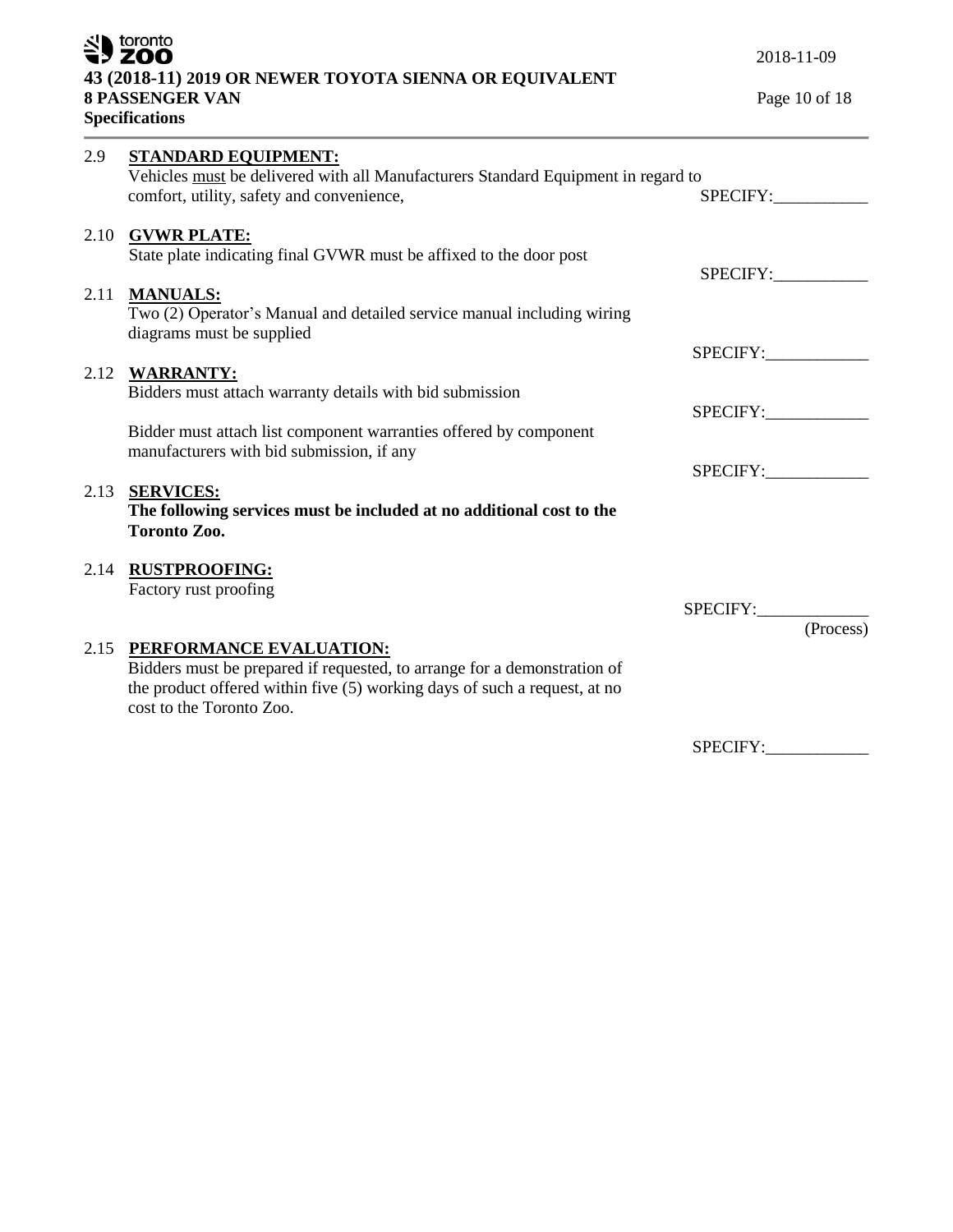### **3.0 TERMS AND CONDITIONS**

- 3.1 **Definitions:** Wherever used in the Quotation the word **"Board"** means the Board of Management of the Toronto Zoo and the word "**Vendor"** means the person or persons or Corporation to whom the purchase order is issued.
- 3.2 **Vendor Assurance:** Unless otherwise stated, the goods, material, articles, equipment, work or services, specified or called for in or under this Quotation, shall be delivered or completely performed, as the case may be, by the Vendor as soon as possible and in any event within the period set out herein as the guaranteed period of delivery or completion.
- 3.3 **Country of Origin:** Wherever possible, the goods, services, materials, articles or equipment, specified or called for in or under this Quotation, shall be of Canadian origin and manufacture.
- 3.4 **Delivery:** The prices stated in this Quotation cover the services, material, articles or equipment referred to herein, being delivered F.O.B. Toronto Zoo, freight, express, duty and all other charges prepaid, unless otherwise indicated herein. A detailed delivery ticket or piece tally, showing the exact quantity of goods, material, articles or equipment shall accompany each delivery. A receiver's receipt shall not bind the Board to accept the goods, material, articles or equipment covered thereby, or the particulars of the delivery ticket or piece tally therefore. The Vendor shall not be entitled to any interest upon any bill due to delay in its approval by Chief Executive Officer of the Toronto Zoo or his designate.
- 3.5 **Time of the Essence:** For all requests made by the Toronto Zoo to the Contract, time is of the essence. The acceptance of a late performance, with or without objections or reservations by the Toronto Zoo, shall not waive the right to claim damages for such breach nor constitute a waiver of the requirement of timely performance of any obligation remaining to be performed.
- 3.6 **Invoicing:** Unless otherwise indicated herein, the prices stated are payable in Canadian Funds at the head office of the Board. Any Goods and Services Tax applicable shall be shown as a separate item. The Vendor's HST/GST registration number must be indicated on the invoice. The Vendor shall clearly show any special charges such as packaging and freight as separate items on the invoice. Payments to non-resident Vendors may be subject to withholding taxes under the Income Tax Act (Canada). Unless a non-resident Vendor provides the Board with a letter from Revenue Canada, Taxation waiving the withholding requirements, the Board will withhold the taxes it determines are required under the Income Tax Act (Canada). All payments are subject to terms of Net 30 days from receipt of goods/services.
- 3.7 **Notice of Delivery:** The Vendor shall notify the Purchasing Agent of the Board at the address given for the mailing of invoices, in writing as soon as possible of the details of the shipment of the goods, materials, articles or equipment.
- 3.8 **Right to Inspect:** Unless otherwise stated, all goods, materials, articles or equipment supplied, and all work or services, performed, pursuant to this Quotation, shall be subject to inspection by the Board at the point of unloading, or the site of the work or services. No extra charge shall be made by the Vendor for packaging, packing or containers, unless otherwise indicated herein.
- 3.9 **Over shipments**: The Board reserves the right to return all over shipments for full credit.
- 3.10 **Dangerous Goods**: The Vendor shall ensure that for each item of goods, material, articles or equipment supplied under this Quotation or a contract based on this Quotation, that all applicable provisions of the Transportation of Dangerous Goods Act (Canada), the Dangerous Goods Transportation Act, and the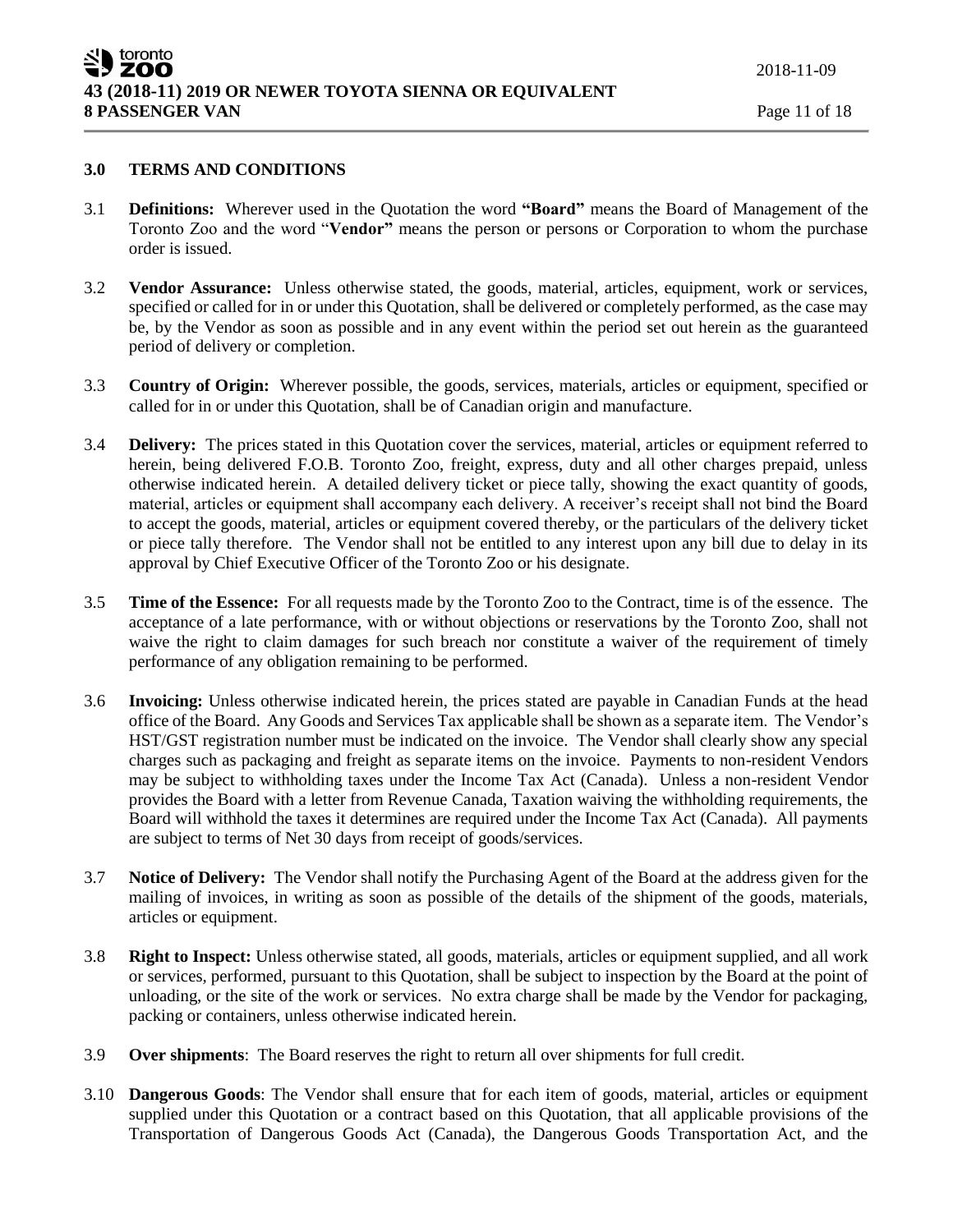Environmental Protection Act and the regulations there under are complied with until such time as such item is delivered to the Board and transferred into its physical control.

- 3.11 **Environment Commitment – G.I.P.P.E.R.:** G.I.P.P.E.R. Statement of Principle The Board in 1990-07- 23, adopted the following G.I.P.P.E.R. (Government Incorporating Procurement Policies to Eliminate Refuse Committee) Statement of Principle in order to contribute to waste reduction and to further the development and awareness of Environmentally Sound Purchasing. "In order to contribute to waste reduction and to increase the development and awareness of Environmentally Sound Purchasing, acquisitions of goods and services will ensure that wherever possible specifications are amended to provide for the expanded use of durable products, reusable products and products (including those used in services) that contain the maximum level of post- consumer waste and/or recyclable content, without significantly affecting the intended use of the products or service. It is recognized that cost analysis is required in order to ensure that the products are made available at competitive prices." All vendors are encouraged to be pro-active in assisting the Board in achieving this principle. Alternative goods and services, suggested by the Vendor, addressing the above principle will be considered by the Board, within a reasonable price range.
- 3.12 **Right to Cancel:** The Board shall have the right to cancel at any time this Quotation or any contract or any part of any contract resulting from this Quotation in respect of the goods, material, articles, equipment, work or services set out in this Quotation or any such contract or part of such contract, not delivered or performed at the time of such cancellation, and the Board will not be responsible to make any payments in respect of any such goods, materials, articles, equipment, work or services and shall not incur any liability whatsoever in respect thereto. In the event that the Vendor fails or neglects by any act or omission to comply with any of the conditions set our herein, this Quotation or any contract resulting from this Quotation may be unconditionally cancelled by the Board without notice to the Vendor.
- 3.13 **Workplace Hazardous Materials Information System ("WHMIS")**: The Vendor shall provide appropriate labels and material safety data sheets for WHMIS regulated products. No product containing asbestos shall be supplied at any time without written authorization.
	- 3.13.1 The successful Vendor shall provide a current and update printed material safety data sheet (MSDS) for each individual item listed on the quotation form. These legible hard copies of material safety data sheets shall be delivered to the Toronto Zoo within ten (10) business days of notification of award by the Toronto Zoo.
	- 3.13.2 For each item not listed on the quotation form, the successful bidder will be required to provide a MSDS for any controlled product upon the first delivery to the Toronto Zoo.
	- 3.13.3 The MSDS must include the date of publication
	- 3.13.4 A full disclosure of all ingredients must be included in the ingredient section, unless the product has an exemption from full disclosure under the Hazardous Materials Act
- 3.14 **International Shipments & Importing:** In the event that goods, materials, articles or equipment, specified or called for if applicable herein, are to be furnished from a point outside Canada at a price which is expressly not include importation charges into Canada or delivery in the Toronto area, the Vendor shall provide the Board with any information requested by the Board regarding the tariff classifications or valuation of the goods, materials, articles or equipment.

The Vendor shall ensure that if applicable, four copies of the following documents are completed and accompany the goods, materials, articles or equipment.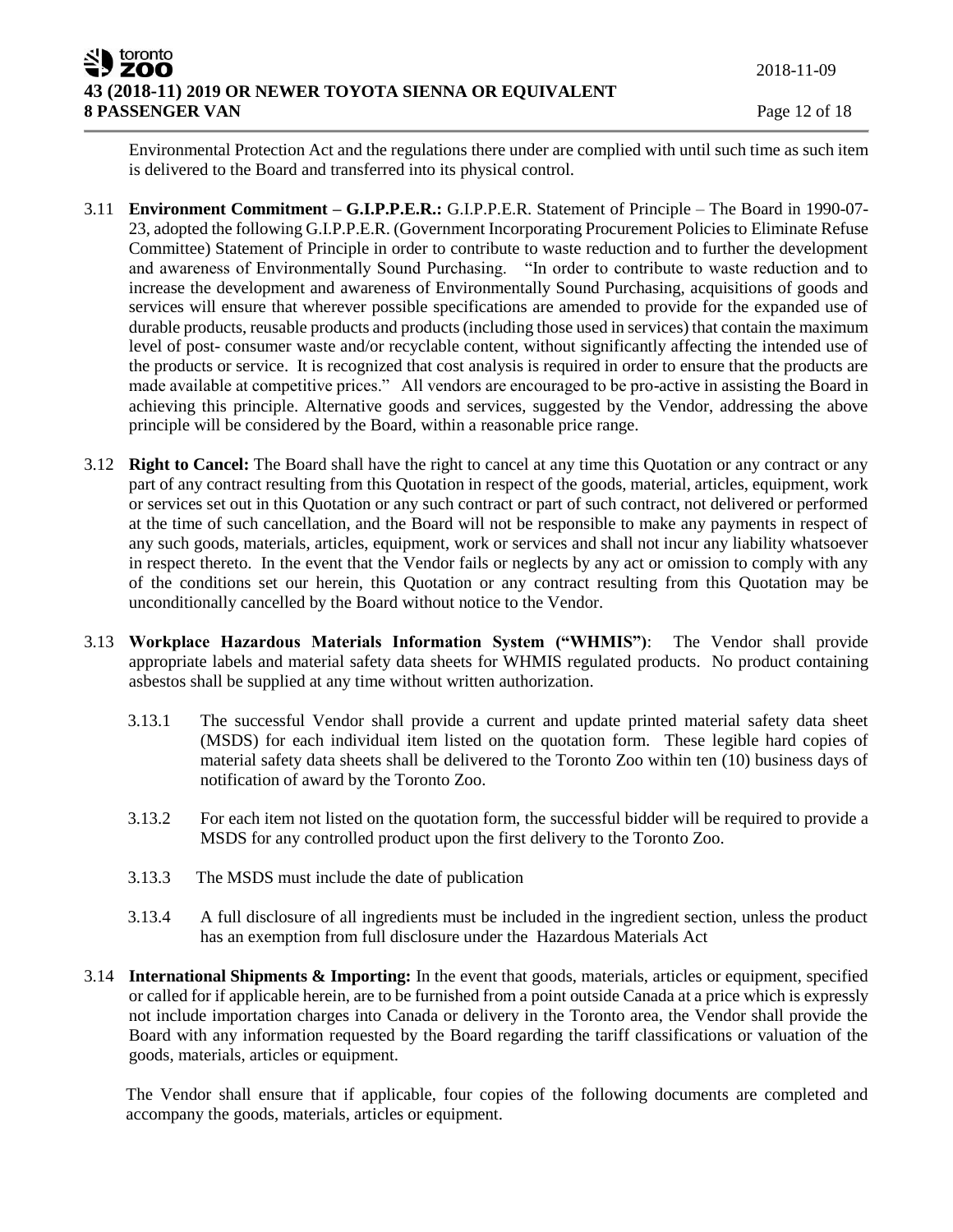2018-11-09

### ZOO **43 (2018-11) 2019 OR NEWER TOYOTA SIENNA OR EQUIVALENT 8 PASSENGER VAN** Page 13 of 18

- 
- 1. Canada Customs Invoice or Vendor's commercial invoice if it contains all the information required on a Canada Customs Invoice;
- 2. Cargo control document, bill of lading or similar documents;
- 3. Exporter's certificate of origin;
- 4. Shippers Export Declaration; and
- 5. Any tariff classification rulings for the goods, materials, articles or equipment.

## 3.15 **Plant Production Limitations**:

toronto

- 3.15.1 If any Unit ordered and the Contract cannot be manufactured because of plant production limitations, the Toronto Zoo reserves the right to purchase the current replacement model at a revised price.
- 3.15.2 The price shall be based on a percentage adjustment based on (i) the published manufacturer's retail/list prices at the of the Tender and (ii) the first published manufacturer's retail/list prices for the next model year.
- 3.15.3 The Contractor shall notify the Manager of Financial Services in writing if such production occurs, and shall submit with the letter of notification; comparative manufacturer's retails lists supporting the proposed revision(s).
- 3.16 **Official Agreement**: No verbal arrangement or agreement, relating to the goods, material, articles, equipment, work or services, specified or called for under this Quotation, will be considered binding, and every notice advice or other communication pertaining thereto, must be in writing and signed by a duly authorized person.
- 3.17 **Pricing** Prices offered are fixed for one (90) days.
- 3.18 **Worker's Rights**: The Vendor shall comply with the conditions of the Board relating to Worker's Rights, a copy of which is available on application to the Manager, Fair Wage and Labor Trades Office, City of Toronto, 18th Floor, West Tower, City Hall, Toronto, Ontario, M5H 2N2 or by phone at 416-392-7300.
- 3.19 **Indemnity:** The Vendor shall at all times well and truly save, defend, keep harmless and fully indemnify the Board, the Toronto Zoo Foundation and their servants, employees, officers or agents, hereinafter called the "Indemnities", from and against all actions, suits, claims, demands, losses, costs, charges, damages, and expenses, brought or made against or incurred by the Indemnities, its or their servants, officers, employees, agents or invitees in any way relating, directly or indirectly, to goods, material, articles or equipment supplied or to be supplied, or to the supplying of goods or services, pursuant to this Quotation, or any other claim, action, suit, demand, loss, cost, charge, damage or expense relating to copyright, trademark or patent with regard directly or indirectly with any such goods, services, material, articles or equipment or the supply or performance thereof.
- 3.20 **Liability for Acts of Vendor Employees, Contractors or Agents:** The Vendor acknowledges responsibility and accepts liability for the acts of any of its employees, contractors and agents while on Toronto Zoo property. The Toronto Zoo reserves the right to request background checks for any individual providing the services requested on behalf of the Vendor.
- 3.21 **Incurred Costs**: The Bidder shall bear all costs and expenses with respect to the preparation and submission of its quotation and the bidder participation in the quotation process, including but not limited to: site visits and inspections, all information gathering processes, interviews, preparing responses to questions or requests for clarification from the Board, preparation of questions for the Board, and contract discussions and negotiations. The Board shall not be responsible for or liable to pay any quotation costs of any bidder regardless of the conduct or outcome of the Quotation Request, Purchase Order process, or Contract process.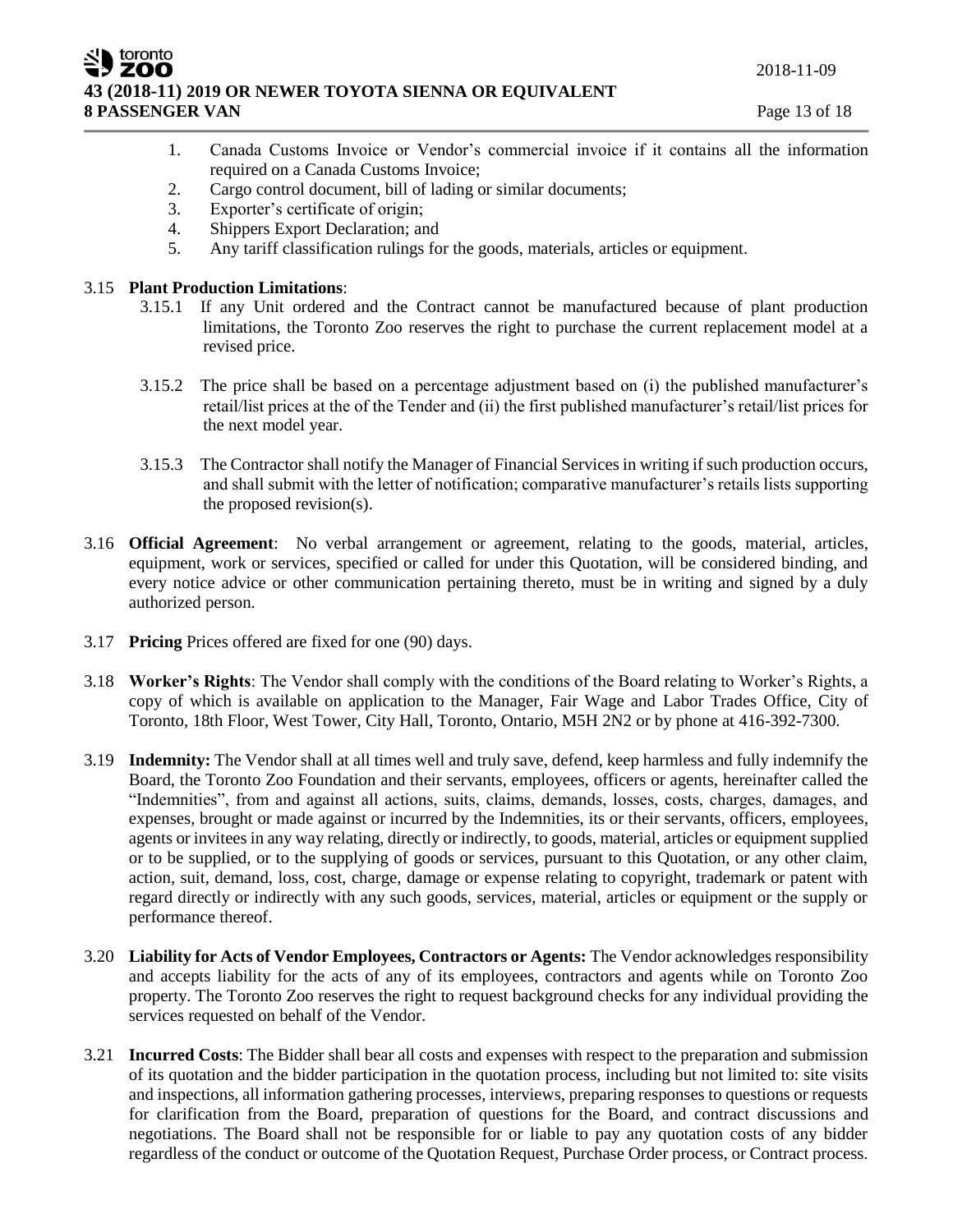- 3.22 **Guaranty of Quotation:** All goods, material, articles, equipment, work or services, specified or called for in or under this Quotation, shall be supplied or performed at the price or process and on the basis set forth or referred to in and in accordance with the Offer and this Quotation. The basis on which this Quotation is given shall include any specifications, plans, price schedules, samples, addenda or other details pertaining thereto, or provided in connection therewith.
- 3.23 **Right of Notice:** Any notice that the Board may require or desire to give to the Vendor shall for all purposes to be deemed to have been sufficiently and properly given and afforded by registered mail addressed to the Vendor at the address shown for the Vendor on this form and shall therefore be presumed to have been received by the Vendor on the third day following such registration.
- 3.24 **Formal Contract:** The Vendor may be required and shall, if requested by the solicitor for the Board so to do, to execute and enter into a formal contract that is satisfactory to the solicitor for the Board, in order to document the contract resulting from this Quotation and to embody indemnity and related provisions that in the opinion of such solicitor are required to protect the Board.
- 3.25 **Charity Status:** The Toronto Zoo is a registered charitable organization (registration #BN 119216398RR0001) and accordingly may be eligible for preferred pricing which should be reflected in the Quotation as submitted.
- 3.26 **Education Institute Status:** The Toronto Zoo is a registered educational institute and accordingly may be eligible for preferred pricing which should be reflected in the Quotation as submitted.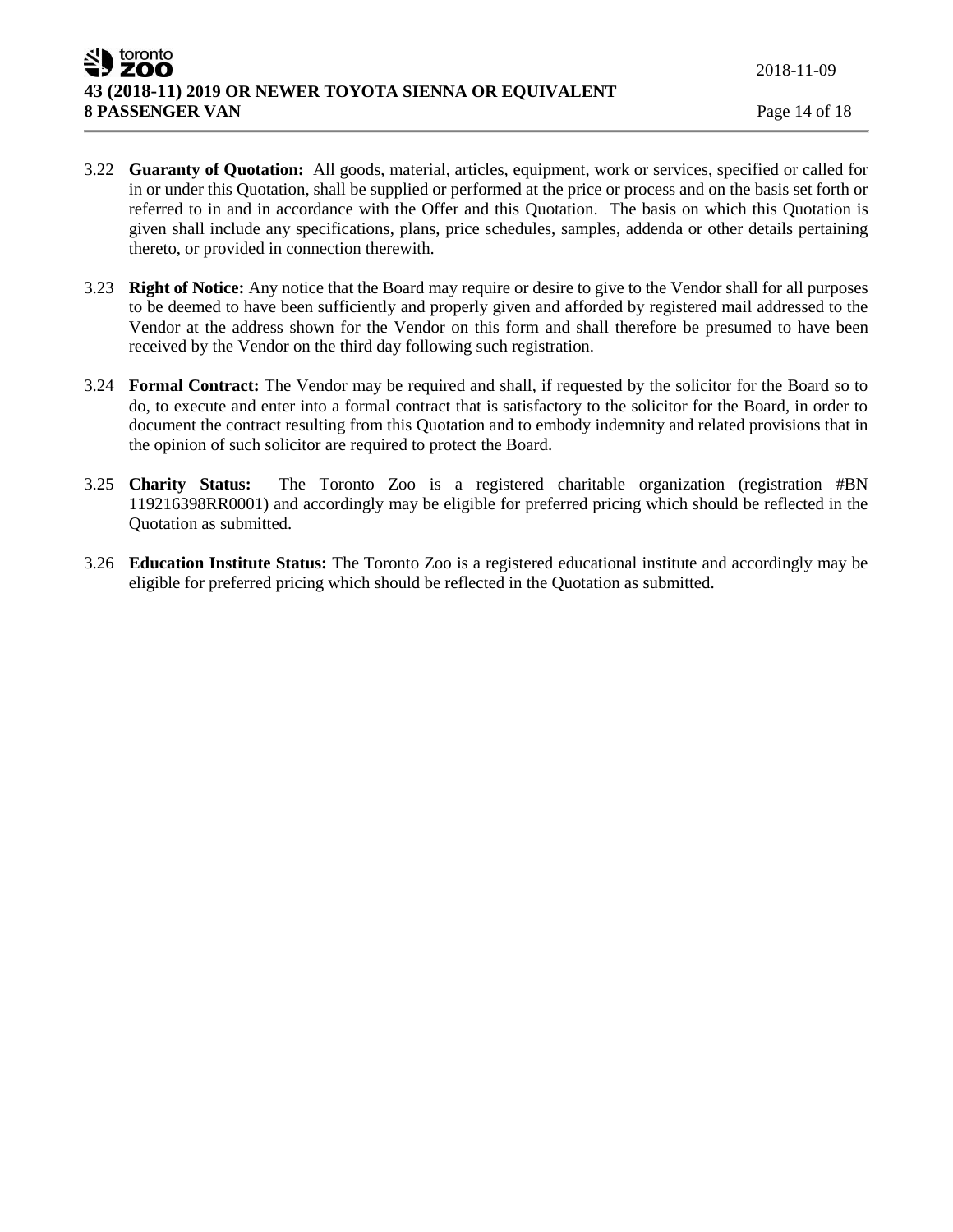| SU toronto                                             |
|--------------------------------------------------------|
| 43 (2018-11) 2019 OR NEWER TOYOTA SIENNA OR EQUIVALENT |
| <b>8 PASSENGER VAN</b>                                 |
| <b>SUBMISSION FORM</b>                                 |

2018-11-09

# **4.0 SUBMISSION FORM**

I/We, hereby, submit the Quotation and will comply with all terms, conditions, specifications and drawings (when provided) as set out within the Board's Quotation.

I/We, hereby, have received, allowed for and included as part of our submission all issued Addendum numbered \_\_\_\_\_\_\_\_\_\_.

This form must be completed, properly signed and received on or before the date and time specified or your Quotation will not be considered. Quotation prices shall remain in effect for a period of ninety (90) days from the Quotation due date.

The Board of Management of the Toronto Zoo reserves the right to reject any or all Quotations or to accept any Quotation, should it deem such action to be in its interests.

By signing and submitting this FORM, you are agreeing to the release of your quotation information, as deemed necessary by the Board, in order to conduct business associated with this quotation or project.

| <b>COMPANY INFORMATION</b> |           |
|----------------------------|-----------|
| Company Name:              |           |
| Name of authorized         |           |
| <b>Signing Officer</b>     | Title:    |
| Signature of authorized    | Date:     |
| Signing Officer:           |           |
| <b>Contact Name:</b>       | Title:    |
| Address:                   |           |
| Telephone #:               | Fax #:    |
| Email:                     | Web Site: |
| HST#:                      |           |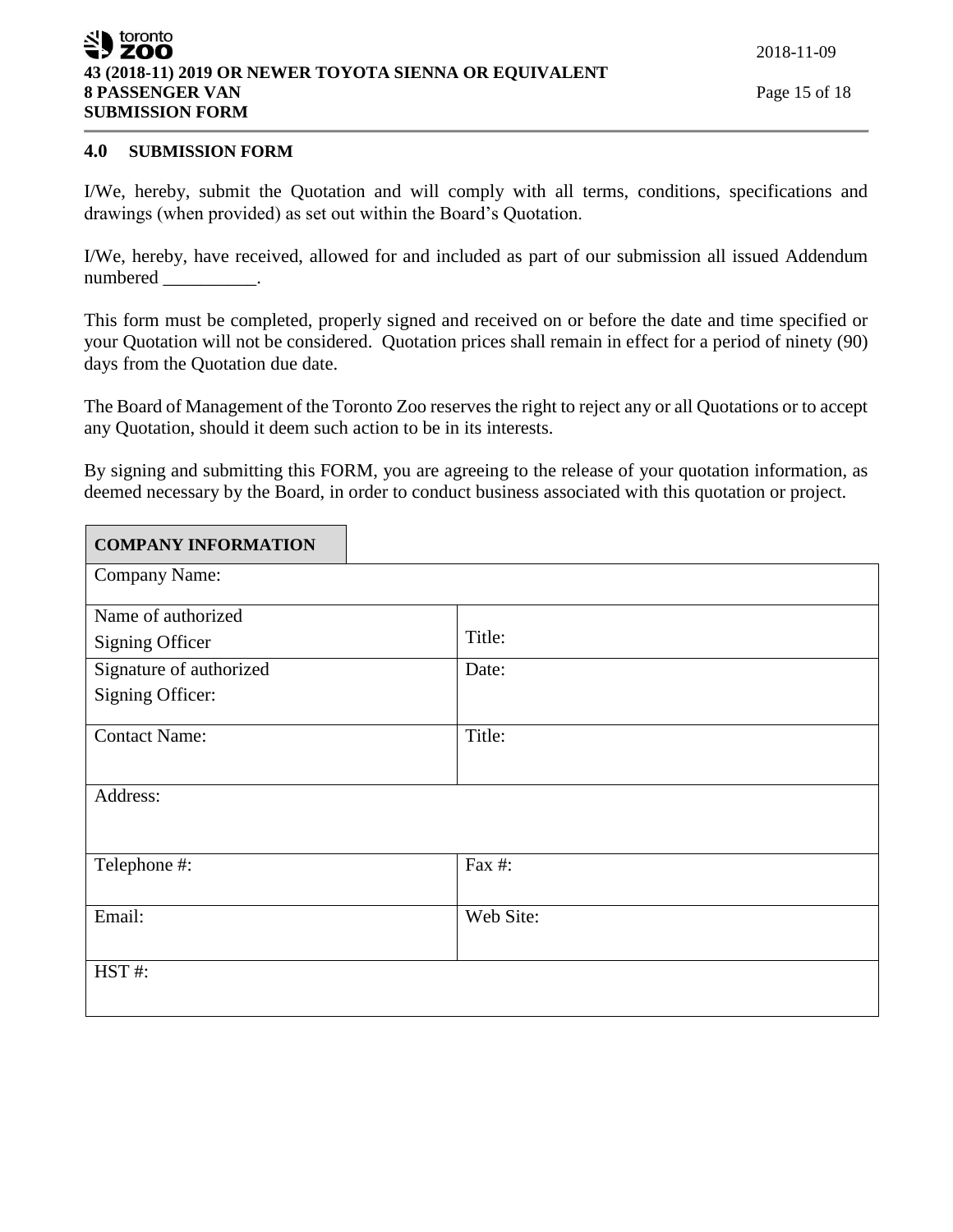# SU toronto **43 (2018-11) 2019 OR NEWER TOYOTA SIENNA OR EQUIVALENT 8 PASSENGER VAN** Page 16 of 18 **SUBMISSION FORM**

|                         | <b>PRICING SCHEDULE</b>                                                                                                                          |               |                                 |
|-------------------------|--------------------------------------------------------------------------------------------------------------------------------------------------|---------------|---------------------------------|
| Qty                     | <b>Description</b>                                                                                                                               |               | Price each,<br><b>HST</b> extra |
| 1                       | 2019 OR NEWER TOYOTA SIENNA OR EQUIVALENT 8<br>PASSENGER VAN WITH LISTED ITEMS                                                                   | $\mathcal{S}$ |                                 |
| Year                    |                                                                                                                                                  |               |                                 |
| <b>Make</b>             |                                                                                                                                                  |               |                                 |
| <b>Model</b>            |                                                                                                                                                  |               |                                 |
|                         |                                                                                                                                                  |               |                                 |
| <b>Optional pricing</b> | Bidder to state the extra cost for each of the following options. Price<br>quoted must include supply, delivery and installation, if applicable. |               |                                 |
|                         | Current license plates, at cost, with November 2019 expiry                                                                                       | $\mathcal{S}$ |                                 |
|                         | 4 Snow tires on rims                                                                                                                             | $\mathcal{S}$ | /each                           |
| Back up alarm           |                                                                                                                                                  | $\mathcal{S}$ | /each                           |
|                         | Fire Extinguisher mounted within driver access                                                                                                   | $\mathcal{S}$ | /each                           |
| 4 sets of keys          |                                                                                                                                                  | \$            | /each                           |
|                         |                                                                                                                                                  |               |                                 |
| <b>Delivery</b>         |                                                                                                                                                  |               |                                 |
| order                   | Confirm guaranteed period of delivery in calendar days after receipt of a purchase                                                               |               | /days                           |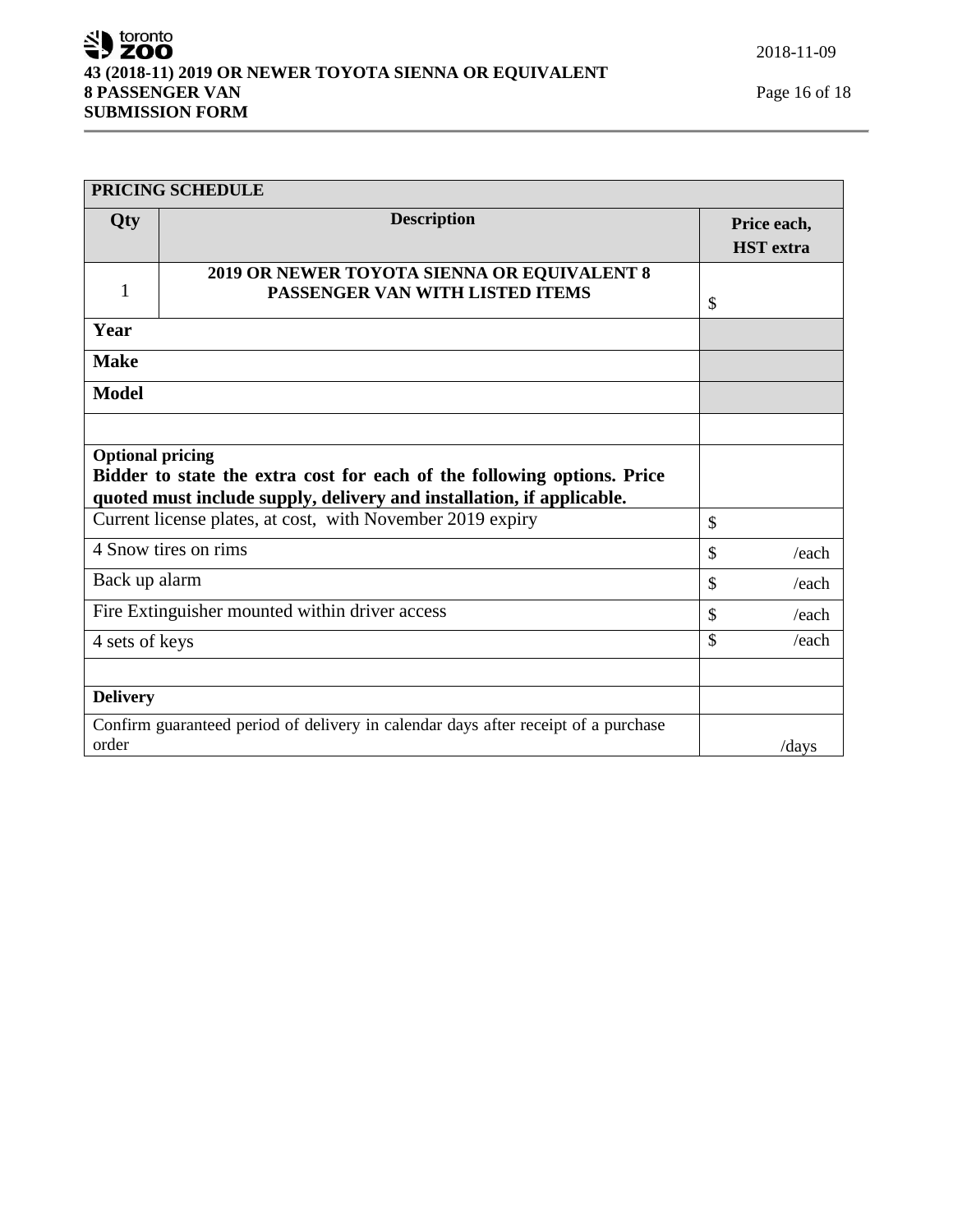ZOO **43 (2018-11) - 2019 OR NEWER TOYOTA SIENNA OR EQUIVALENT 8 PASSENGER VAN** Page 17 of 18

2018-11-09

#### **SUBMISSION LABEL**

**This address label should be printed and affixed to the front of your sealed tender, quotation and proposal envelope/package submission. Toronto Zoo will not be held responsible for envelopes and packages that are not properly labeled or submitted to an address other than the one listed on this label.**

**Vendor Name** 

toronto

**43 (2018-11) - 2019 OR NEWER TOYOTA SIENNA OR EQUIVALENT 8 PASSENGER VAN WITH LISTED ITEMS Closing Date - Tuesday 2018-11-27 by 1200 hours (noon), local time**

### **TO BE RETURNED TO**

**TORONTO ZOO C/O SUPERVISOR, PURCHASING & SUPPLY ADMINISTRATIVE SUPPORT CENTRE 361A OLD FINCH AVE. TORONTO, ONTARIO M1B 5K7**